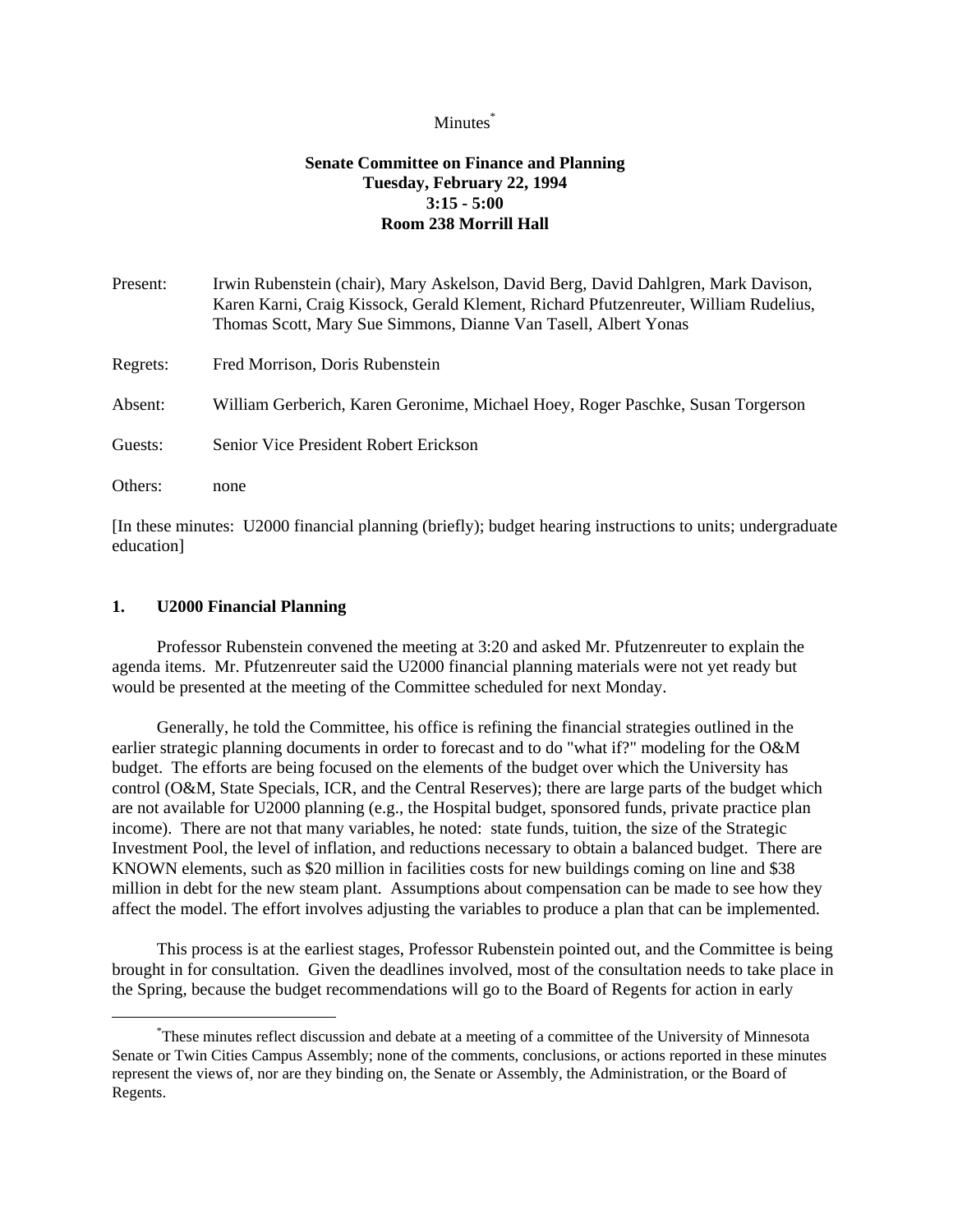Senate Committee on Finance and Planning February 22, 1994

September.

 Mr. Erickson told the Committee that the examination is taking place by fund (e.g., 0100 funds, private funds, ICR, etc.), which he believes makes the most sense. If the Committee has another idea, he said, he would like to know about it early. Committee members briefly discussed with Messrs. Pfutzenreuter and Erickson the advantages of reporting by fund rather than some other way; Mr. Erickson also noted the growth in Foundation income, now at about \$50 million per year.

## **2. Budget Hearing Instructions**

 Professor Rubenstein next inquired if Committee members had questions about the budget hearing instructions that Mr. Pfutzenreuter distributed at the beginning of the meeting; he noted that documents were due in the Finance office the previous day. (Some of the colleges even met the deadline, observed one Committee member!)

 One concern, said a Committee member, is the amount of time that colleges and departments had; in one instance, the department had 48 hours to gather information and consult with faculty and students. The Senate action called for participation in planning; were other Committee members consulted? No one reported having been consulted, although one Committee member said his college had completed its planning cycle in October and had pulled those plans together for this purpose.

 A number of the budget documents are larger than normal, Mr. Pfutzenreuter reported, because they appear to integrate a considerable amount from the planning documents. This will aid the process, he said, and reported that 67 hours of budget hearings with the units have been scheduled.

 One can be concerned if the creativity of faculty and staff have been tapped in these efforts. The process of doing so may not even yet have started. But there is nothing like waving \$10 million to get people's attention. The process is relying on the deans to elicit those creative responses, it was said, but the deans may not know how to do so--it is not obvious how that is to be accomplished. Some of the deans have involved faculty, staff, and students, it was pointed out, and they have a lot of other things going on now as well.

 Mr. Pfutzenreuter explained, in response to a query, that the budget materials would be reviewed before the hearings; the hearings are an opportunity for the dean to present the major issues, how the college will accommodate the budget target, what the SIP requests are, and so on. After the hearings are completed the final allocation decisions will be made--and they will be much better informed than they have been in the past.

 It appears from the handout that the participant list for the hearings "is a cast of thousands," said one Committee member. The likelihood of satisfaction drops with any meeting of more than three or four people; this will be a daunting situation. Mr. Pfutzenreuter agreed that if this appears to be too much, they would have to think about cutting the numbers, but said they would like to try the hearings with those listed. He explained the role of each person proposed to be at the hearings. His role, he said, was simply to keep the discussions on track; others of his staff would serve as recorders. The two senior vice presidents and Vice President Petersen will, of course, play key roles in the final decisions.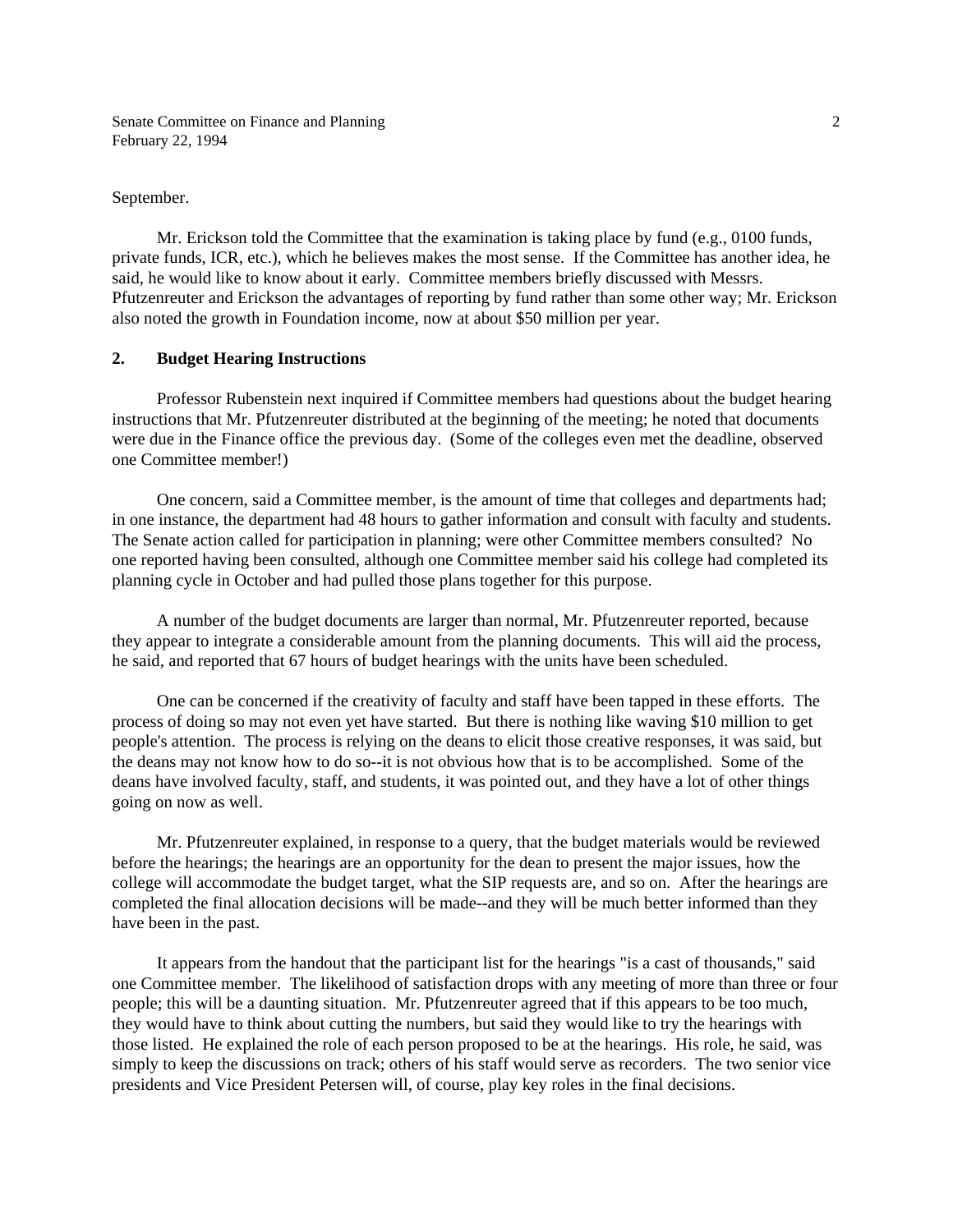Senate Committee on Finance and Planning February 22, 1994

 Will there be full disclosure before the meetings, Mr. Pfutzenreuter was asked, so that everyone agrees on the numbers? He replied that he hoped there would be no arguing about numbers at the hearings and said that most data problems would be cleared up before the hearings. His staff is now working with the colleges to confirm numbers; they do NOT want to spend hearings trying to reconcile data. Professor Scott noted that he, Associate Vice President Kvavik, and Jane Whiteside have been spending time with the colleges to tie budgeting to planning; Dr. Kvavik will also be at the hearings, so this represents another effort to ensure the numbers are the same. The deans, Mr. Pfutzenreuter said, are being invited to bring whomever of their staff they wish.

 One Committee member noted that in one of the budget documents there is discussion of salaries and comparable information from the American Association of Universities Data Exchange (AAUDE). It was pointed out that University of Washington documents, when addressing salaries, looks at the 75th percentile of its peer group. If the University is to be in the top ten, it should not be talking about the mean of the AAUDE schools; it should be considering some measure higher than a mean. Others on the Committee appeared to agree, although it was noted that these are benchmarks in internal documents that have nothing to do with the public or the legislature. It would be useful to be consistent on this issue, said one Committee member, and to get people used to thinking about the type of quality the planning process is seeking to achieve.

 After a short discussion of issues related to CUFS and the presentation of tables in the budget documents, one Committee inquired again if the Resource Allocation Guidelines could change if, for example, tuition were set at 4% and the SIP at \$7 million (instead of 3% and \$8.5 million); Mr. Pfutzenreuter affirmed that they could. The compensation changes are extremely unlikely to change but the other amounts remain on the table, he said. They will also do another revenue forecast (largely a function of enrollment) before making final budget recommendations to the Regents; right now, the revenues are satisfactory.

 Committee members continued to discuss technical issues related to CUFS reports. The focus of the discussion was on budgeting by object code (e.g., salaries, supplies, etc.). Also noted was the fact that if funds were not budgeted in an object code, increases on those funds (for salaries or supplies  $\&$ expenses) were not provided. Inasmuch as the vice presidents hold funds for later use by the colleges, they were increased. Budgets need to be set up earlier; inasmuch as increases were delivered on the basis of salary budgets on January 4, 1994, there were a lot of funds that did not receive increases because they had not been budgeted. It is to be hoped, observed one Committee member, that people have learned their lesson. This occurred only in a few vice presidential areas, Mr. Pfutzenreuter cautioned, and he is meeting with area class managers (e.g., for collegiate units) to make sure the rules are understood and that no games are being played.

 The numbers on equipment depreciation, according to the documents provided to the college, "are horrendous," observed one Committee member. They observe, for example, that "the University owns equipment for which it paid \$476 million (all funds). This asset is depreciating at a rate of \$58 million per year." The point that must be made, Mr. Pfutzenreuter said, is that some departments are setting aside funds for equipment replacement--but there are many that are not doing so. Equipment replacement is a serious problem. There needs to be a way for departments to save money and they need to be encouraged to do it; internal service organizations use plant funds, for example.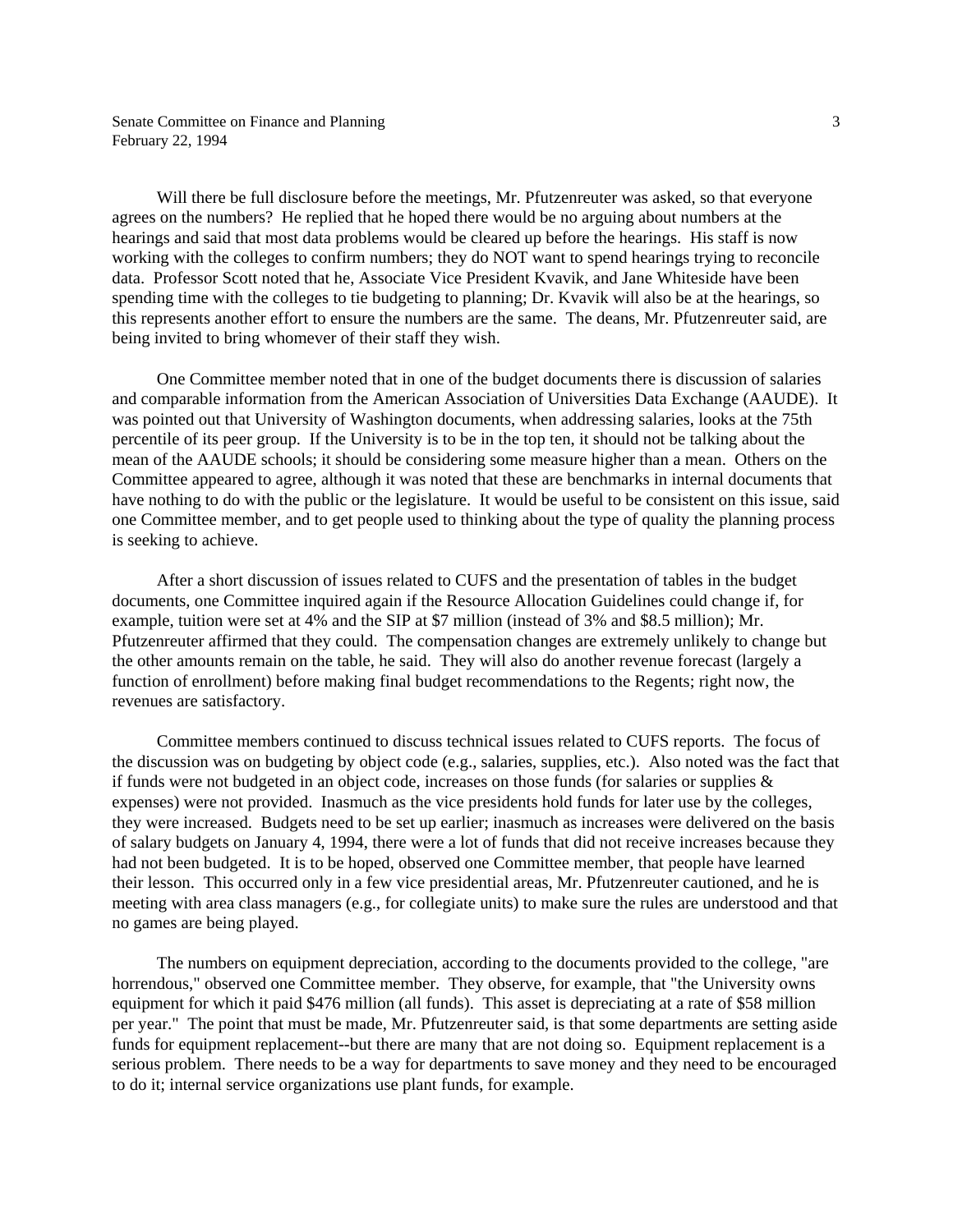Mr. Pfutzenreuter had to depart at this point for a meeting at the legislature but affirmed, in response to a question, that the only route to the SIP, for an academic department, is through the dean of the college. The discussion continued; where does that leave interdisciplinary programs, asked one Committee member? It is not clear that has been thought through, said another; the SIP is proposed to exist into the future, and a proposal not funded one year might be funded the next. The administration, it was added, must be on guard against the idea in the academic community that the senior officers already know how the SIP funds will be spent. That is not the case, and the money will be spent through the units.

 The supplemental request to the legislature has projects attached to it, it was pointed out. The University would have to spend the money in ways it proposed, said another Committee member, but to the extent those items overlap with proposals for the SIP, it could reduce the demand on the latter.

 The point of having budgets and accounts, observed one Committee member, is to improve resource allocation to the units. It has also been argued that it is important to do program budgets. Do CUFS object codes also carry program numbers? How is program budget accomplished? Do colleges, for example, in presenting budgets, have an idea of what their teaching load will be? Enrollment, it should be understood, does not equal teaching load. It is possible, said another Committee member, to identify both function and object in CUFS, although not perfectly. For example, if the directions to a college are to increase freshmen admissions, the dean might need to increase the number of sections. There have been estimates made of enrollment demands and where they will occur, so colleges do have some advance warning.

 One Committee member then inquired about the role of the Committee in these proceedings. What is the responsibility of a Committee member when budgets are discussed? That is not clear, nor is the Committee's role. Is it a sounding board? a source of information and consultation? a watchdog? As facts come to the Committee on how budgets are established, and involvement in the process--without laying blame or fault--is the Committee able to do what it wishes? What are its goals? Participation at the unit level seems uneven.

 One Committee member, expressing his own perspective, said it was his obligation to bring a perspective from his part of the University to the discussions--although not to REPRESENT any part of the institution. Students on the Committee, for example, do not REPRESENT students; they should bring a student perspective to the discussions.

 One should also not be too harsh on the planning process. This is the first time through; there will be opportunities in the future for expanded participation. The planning effort this year has been foreshortened because of the schedule and the tremendous amount of work needed. Next year, with the proper lead time, it is to be hoped people will realize they have to get at it and that they will understand what it expected. "I believe in the planning idea," he said; if one can say where the University should go, what is necessary to get there, how, and at what cost, slowly the institution will change (he hoped for the better).

 The planning process has been consistent in its goals and principles, observed another Committee member, and it looks beyond the next year. University planning is like trying to turn a flotilla--there are a lot of craft and what is needed is the fleet heading in the same direction. Fundamental directions are only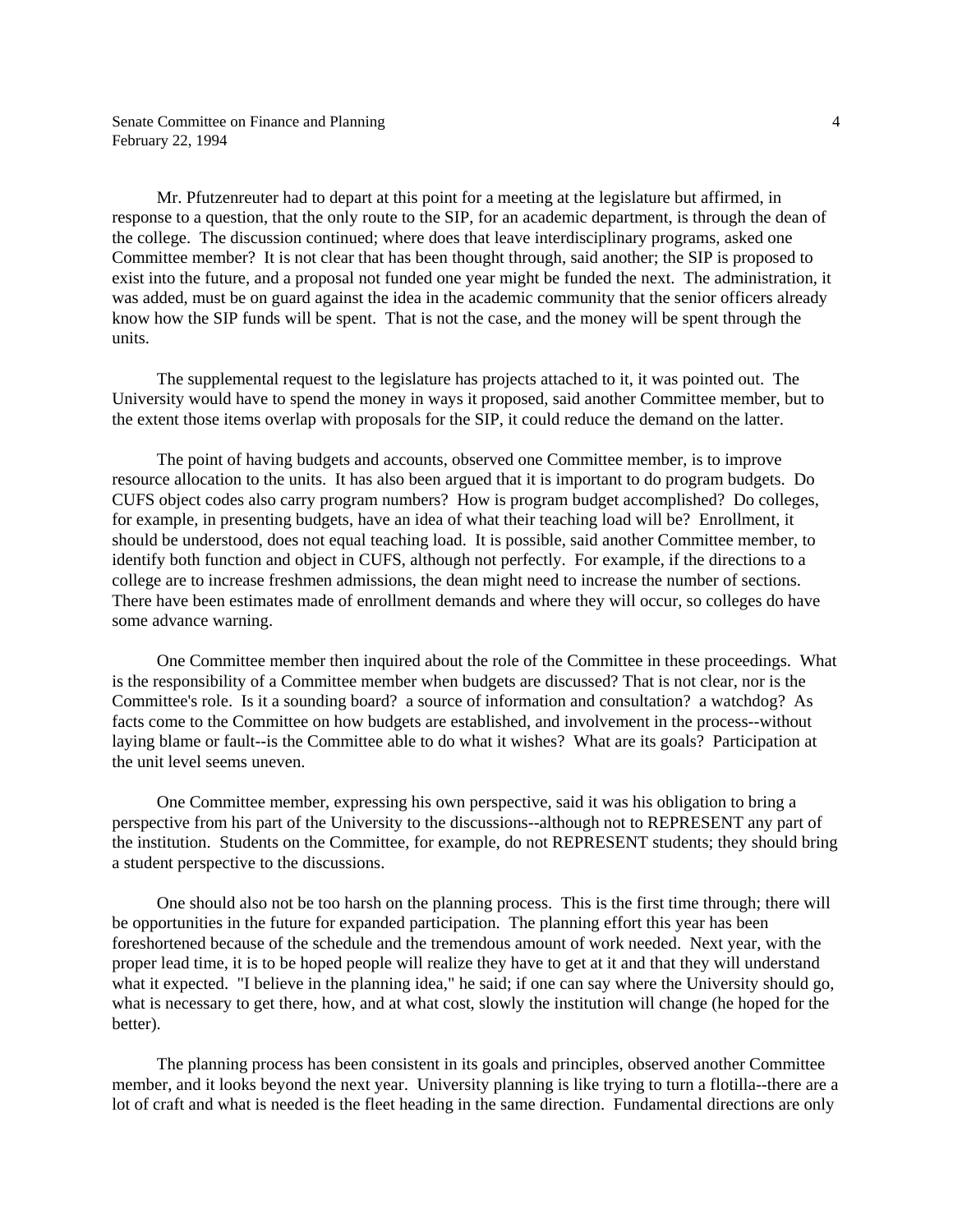changed over a period of time, and they are set by the Board of Regents. The process itself must take place in departments and colleges--they must do the basic work and must tie planning and budgeting together. This is also to be a continuing process and is to be built into the way the University does business. Also to be built in is the participation of faculty, staff, and students, which will be easier in some units than others.

 One Committee member said that the Committee consults, asks questions, expresses opinions, but that decisions are made elsewhere. But the Committee's opinions appear to be listened to. Another observed that the person who has the responsibility must make the decision; the Committee can provide perspective, but in the end the decision must be made by those with the responsibility.

 Mr. Berg, who recounted that he has been associated with the Committee for nearly 25 years, said he has been struck by the fact that people on this Committee think about their role. In response to the earlier itemization of responsibilities--sounding board, consult, watchdog--he would say the Committee does all of them. The only thing it does NOT do is make decisions. And even with respect to the last, that is not to say the Committee does not affect decisions. Moreover, no one thinks of everything, and one of the most valuable contributions of the Committee has been when it informs the administration it doesn't know what it's talking about.

 One Committee member asserted again regret that the opportunity to exploit faculty and student creativity in planning has been missed, even though this Committee has pushed the idea hard. Another Committee member cautioned that the opportunity will recur. If the University does not maintain its commitment to a continuous process, it was said, a lot of people have wasted a lot of time.

 Trying to get faculty and students involved is difficult, reflected one Committee member. And faculty, it was said, are more sensitive to the need for student involvement than students might think, but in the departments they are often at a loss when it comes to involving undergraduates (obtaining graduate student participation is a little easier). One student member of the Committee concurred with the observation, noting that students may go to the department no more often than necessary to obtain a signature. It isn't clear how to involve students, but they do need to know that they can change things. Nor is it likely that the students who participate in governance are average students, it was said, but it is the views of average students that would be helpful.

 In one view, it is nice to be on this Committee, it was said, because one can have an opinion without responsibility. But the Committee DOES have a responsibility to have a clear opinion that is helpful to the administration. A few years ago one sensed that the budget was prepared on a wing and a prayer, and often late; the idea has been to turn the process around, and that is happening. It is not wrong that not everyone has been involved this time. There needs to be a change of mindset--that planning is important and it affects budgets. Service on this Committee is a marvelous learning experience; it provides a perspective on the entire University's budget. One senses that the Committee is heard, although its views are not always accepted, which is fair enough.

 One Committee member said the Committee should emphasize planning over finances because it is unlikely to have much influence over finances. The Committee also needs to take time to discuss critical issues--and undergraduate education should be very high on that list of issues. The University can continue to offer undergraduate education, or not; if it is to continue, it must do it well. There will be